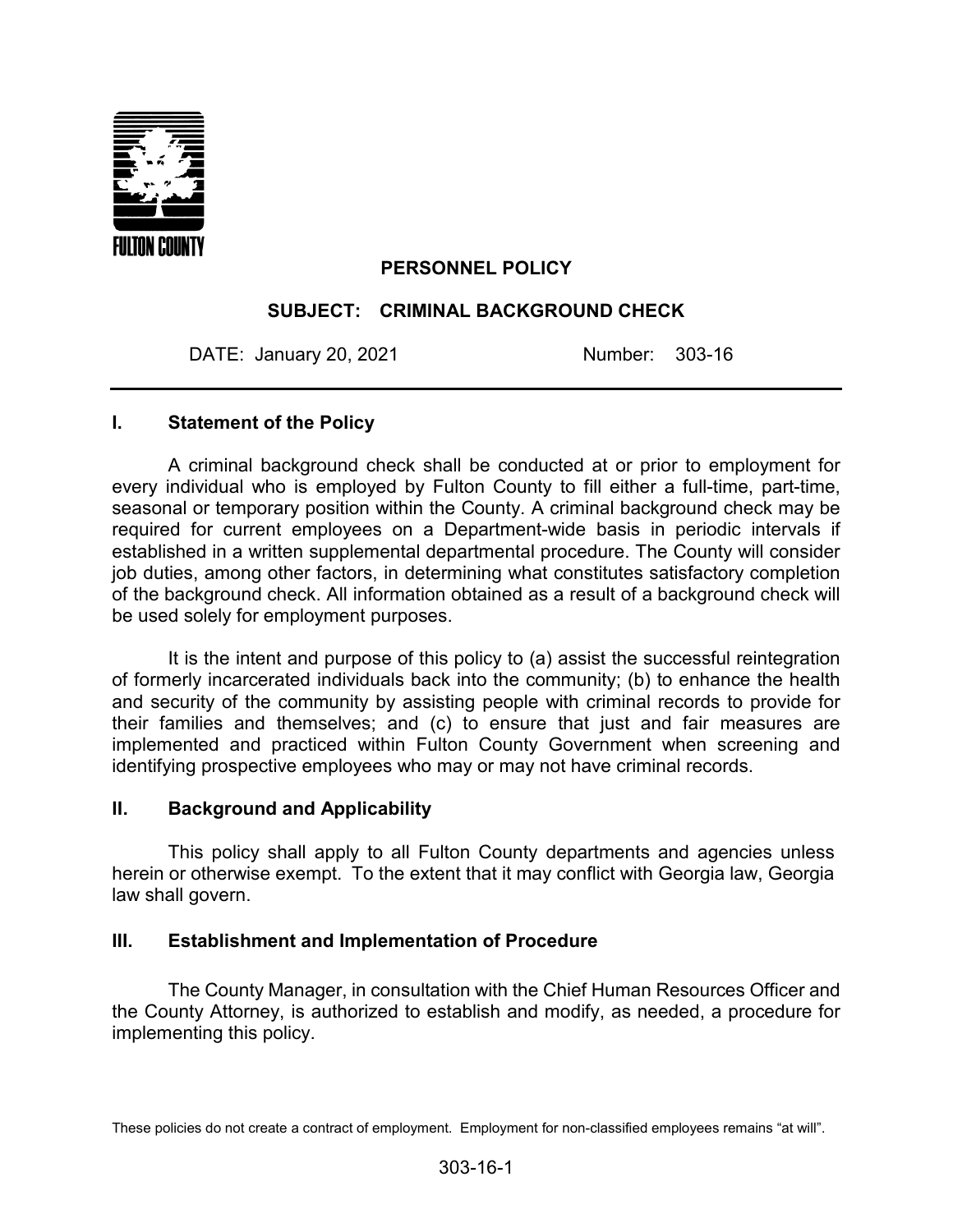

# **PERSONNEL PROCEDURE**

## **SUBJECT: CRIMINAL BACKGROUND CHECK**

DATE: January 20, 2021 Mumber: 303-16

## **I. Initial Application of Employment and First Interview**

Fulton County shall not make any inquiry regarding an applicant's criminal history during the application process or before or during the first interview. If an Appointing Authority does not conduct an interview, the Appointing Authority is prohibited from making any inquiries or gathering any information regarding the applicant's criminal convictions during the application process. If an applicant voluntarily discloses any information regarding his or her criminal convictions by unsolicited written or oral disclosure prior to or during the first interview, an Appointing Authority may discuss the criminal convictions disclosed by the applicant.

#### **II. Second Interview**

Although criminal history inquiries are permitted as of the second interview and beyond, Fulton County shall not require any applicant to disclose or reveal:

- Any arrest or criminal accusation made against the applicant, which is not then pending against that person and which did not result in a conviction;
- Any records which have been erased, expunged, the subject of an executive pardon, or otherwise legally nullified; and
- Any juvenile adjudications of delinguency or any records which have been sealed.

## **III. Authorization**

When a background check is required, applicants/employees must complete the County's background check authorization form. Failure to timely complete an authorization form may result in removal from further consideration and/or termination of employment. Falsification or omission of information may result in denial of employment or discipline, up to and including termination.

These policies do not create a contract of employment. Employment for non-classified employees remains "at will".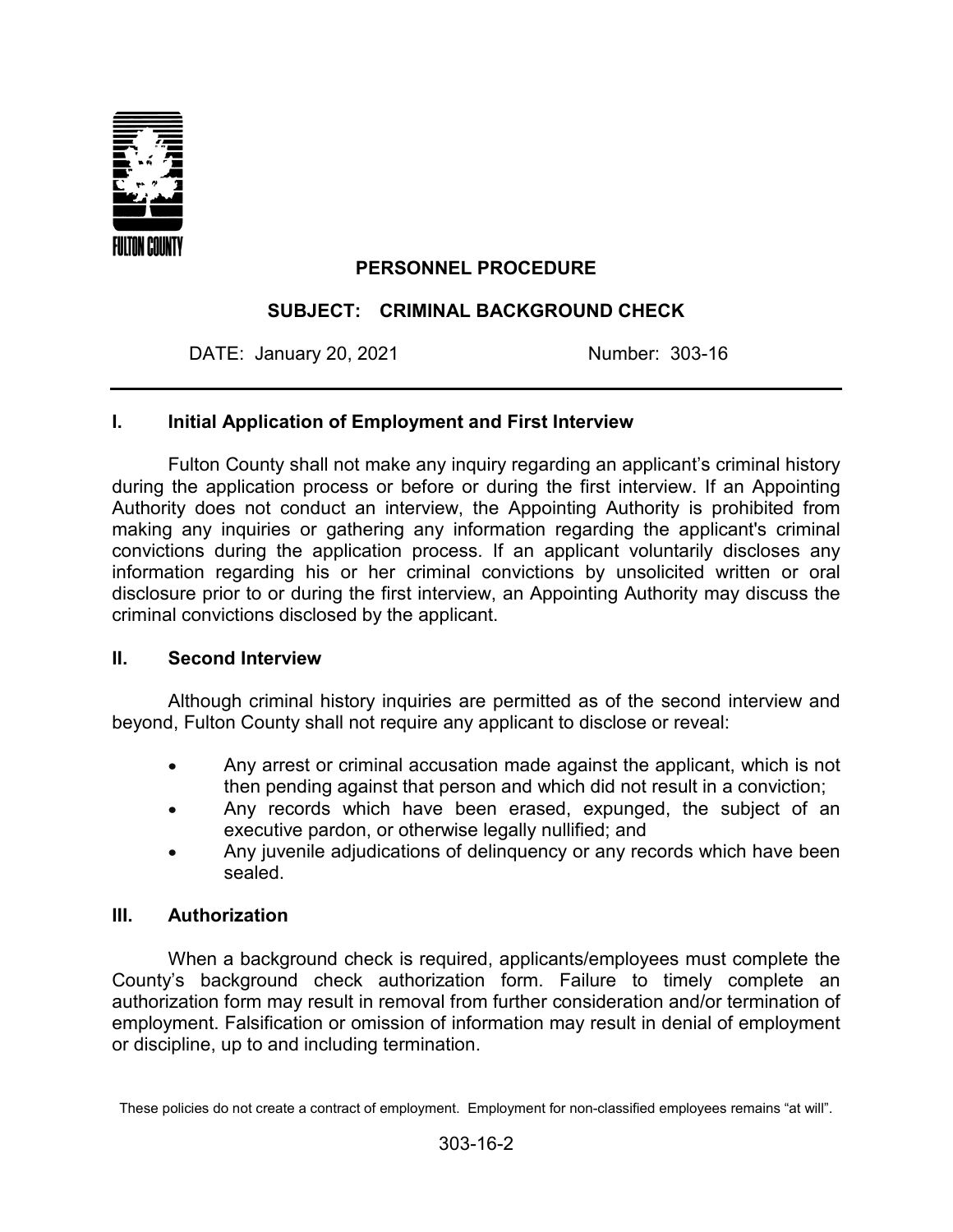# **IV. Fingerprint and Records Check**

Fulton County may require a fingerprint and records check of any applicant who has accepted an offer of employment or promotion. An Appointing Authority may require a fingerprint and records check of current employees on a Department-wide basis in periodic intervals if established in a written supplemental departmental procedure. Prior to conducting any fingerprint and records check about an applicant/employee, Fulton County shall provide standard written notification advising the applicant/employee that, upon his or her written consent, Fulton County will conduct such an inquiry.

The Appointing Authority shall make a final hiring, promotion or retention decision after reviewing the results of the fingerprint and records check and consulting with the Department of Human Resources Management and/or the Office of the County Attorney. If after conducting a fingerprint and records check the Appointing Authority makes an adverse employment decision, including, but not limited to, the refusal, rescission, or revocation of a conditional offer of employment, or termination of employment, Fulton County must, within a reasonable period of time, not to exceed thirty days:

- Notify the applicant/employee of the adverse employment decision;
- Provide the applicant/employee with a photocopy of the results of the criminal history inquiry, indicating the particular conviction(s) that relate(s) to the position's responsibilities; and
- Take any additional steps as may be required by applicable law.

## **V. Factors for Consideration**

The County recognizes the Equal Employment Opportunity Commission's guidance that exclusionary employment policies should be job related and consistent with business necessity to avoid potential disparate impact. For these reasons, the County conducts criminal background checks targeted to consider the following factors:

- The nature and gravity of the offense;
- The amount of time elapsed since the date of offense; and
- The nature of the position being sought in relation to the offense.

## **VI. Confidentiality**:

Any information obtained by Fulton County that pertains to an applicant's criminal history:

- Shall remain confidential:
- Shall only be shared with individuals that have a need to know the contents for the purpose of evaluating candidates or employees in a manner consistent with this policy, except as dictated by law;

These policies do not create a contract of employment. Employment for non-classified employees remains "at will".